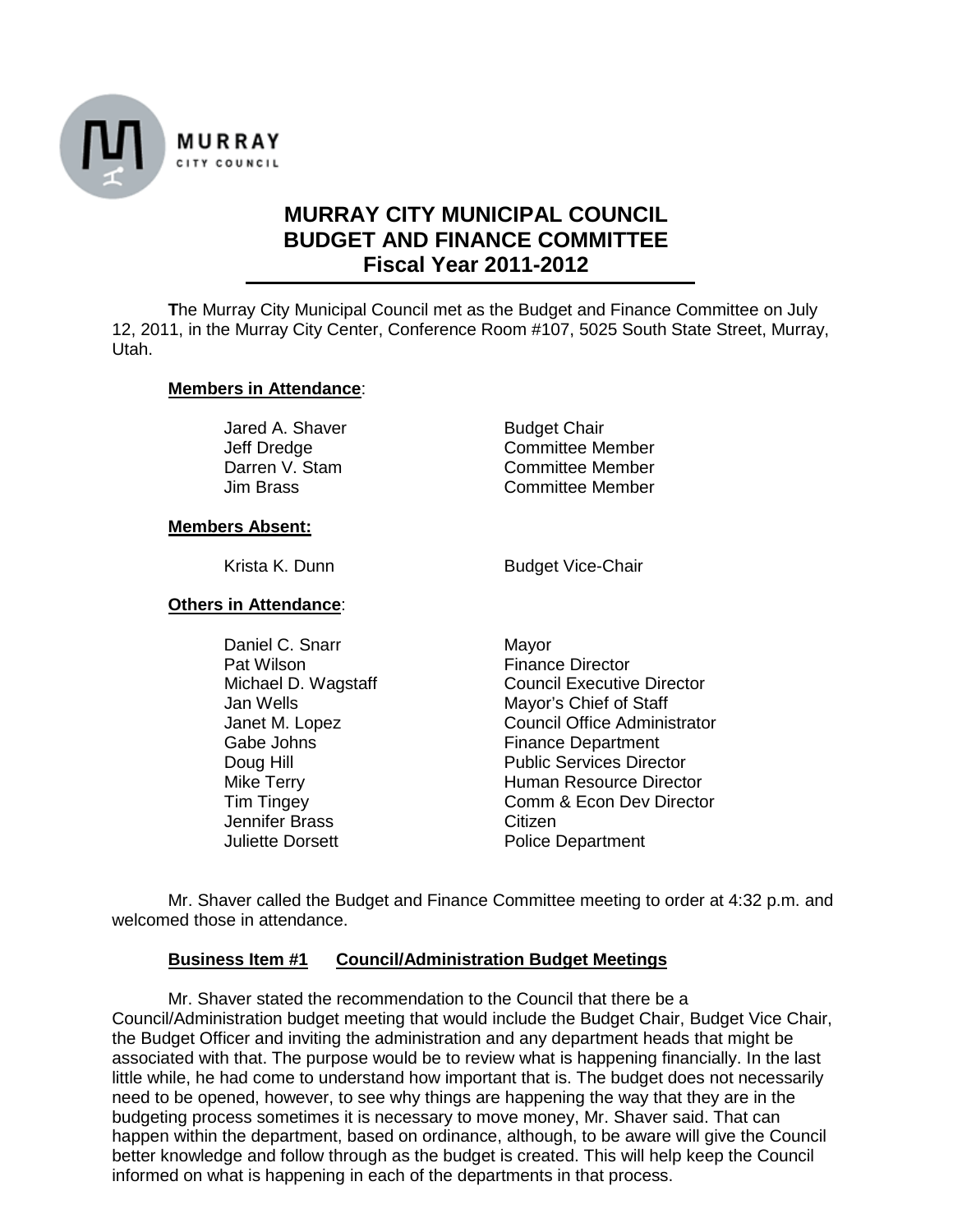Mr. Dredge asked how often he thinks that needs to be done. Mr. Shaver responded that he is thinking once a month as a standard, however, in the next several weeks there are so many things happening he would recommend twice a month.

The Mayor asked if it is basically a time for the administration to sit down with the Council to review what is happening within departments and how money is being utilized and some of the challenges the City is facing with the opportunity for the Council to ask questions. Mr. Shaver confirmed that and added that the administration may need to come to the Council for opinions on City business decisions. This would be a forum for that to happen before actually coming to a Committee of the Whole or Council meeting. This would be very much like what was done in working through the budgeting process. Ideas were bounced back and forth.

Mr. Shaver shared two comments that he had heard on a regular basis before and after being elected to office. One comment was that "Murray is a wealthy city." The second comment was that "those days are over." Because of that there is still a process in learning how to budget.

He continued by explaining that one thing which came out of the MIS study was that Murray should use one system to identify where money comes in and where it goes out so that every department head uses a similar format and deciphering information is not as difficult. Mr. Shaver pointed out that he does not believe that anyone says they do not want to change, but because they are used to their own system everyone else is required to figure out what it means and to find the numbers. Uniformity would make it easier and it may just be education. The Council would like to be able to facilitate those changes.

Mr. Stam repeated that for a while it would consist of bimonthly meetings until a budget opening would adjust for the final changes. Mr. Shaver said that he does not feel it would be needed that often, but for a while twice a month would keep the Council in the loop and informed. After that, meeting once a month or once a quarter would be advisable following the adjustments. Mr. Stam said it would be wise to have a good concept on income and economy changes. Adjustments can be made if things turn positive. Mr. Shaver confirmed the monthly reports from Ms. Wilson. He said that he does not mean to imply that the Council would be cavalier with the budget, opening it every ten days for adjustment. He would want to avoid that. His desire is to create a budget and then stick with it as much as possible, as a measuring stick.

Mr. Dredge asked if he had any suggestions or thoughts to the methodology as to how certain issues and items would be put on an agenda for that meeting. Would it be Ms. Wells asking department heads if they had any relevant budget issues for discussion? Should the Council look at budget items that are out of line based on percentage complete, without a logical explanation? He likes the idea of the meeting; he just thinks it is important to have a methodology to make it of value. Mr. Shaver said he is having that conversation and if the Council agrees to the idea, then he would go to the administration to discuss how to make it happen. He stated that the Council does not have the power to ask the department heads to come and report. They report to the administration. If the Mayor's office says they want person X to come talk about this issue, then that would be fine. It is an opportunity for the Council to speak directly to the Mayor's office and Ms. Wilson. Mr. Dredge noted that Mr. Shaver is looking for a proactive way to address matters before they become issues.

Mr. Stam asked who would produce the agenda, Ms. Wilson with her knowledge of what is coming in or Mr. Wagstaff. Mr. Shaver mentioned that Ms. Wilson and Mr. Nakamura serve in the dual capacity. In conversation with the Finance Director the Council would create the agenda for that meeting around the issues coming up, just like everything else.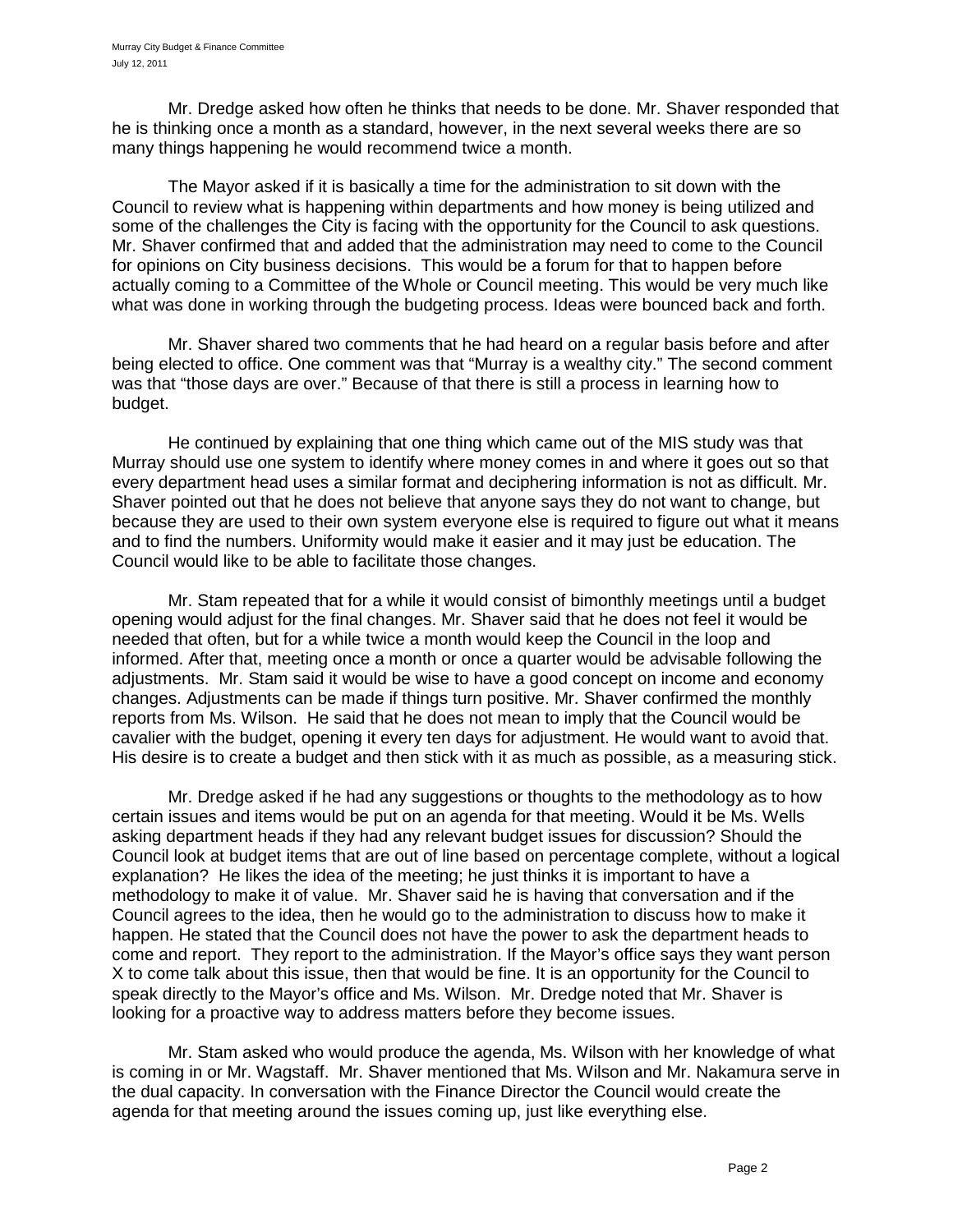Mr. Brass acknowledged that over the past seven months he has found that getting everyone around the table talking is a good thing. At least everyone understands what each other is thinking. He has noticed that as issues are hammered out the need to have a meeting may just be eliminated. Knowing where the City sits over the next few months is good, but he is concerned about having too many meetings. The cost of having all the department heads in twice a month for the length of the meeting is something that needs to be considered and we should confirm the agenda before the meeting is called. Also, the rest of the Council would like to be informed of those discussions.

Mr. Stam proposed that all the department heads do not have to be at each meeting. Mr. Brass said that is not a bad idea. Mr. Shaver said the Council can invite but it is up to the administration and if they can answer the issues then it is not necessary. The Council cannot compel department heads to attend, Mr. Shaver stressed.

Ms. Wilson commented that because of the difficult economic times, the Council's desire to be informed financially is a good idea. As sales tax increases, decreases or stays level it is good to talk face to face. It is important to stay educated through the year, not just at budget time.

Mr. Shaver said that a meeting can be regularly scheduled and then cancelled if the need does not exist.

Mr. Brass proposed that he does not want to react to anomalies; however it is important to catch a trend before it becomes out of control. Certain day to day anomalies should be avoided.

Ms. Wells wondered if this is something that could be rolled into the Council/Administration meetings that are already in place. Addressing budget issues on that agenda could be done regularly. If there is enough information a second meeting can be set.

Mr. Stam pointed out that you have the Council Chair present rather than the Budget Chair at the Council/Administration meeting. Mr. Shaver thought that was agendaed by the administration. Others corrected him on that, as it is set by the Council. Mr. Wagstaff remarked that we could run into the problem of having three Council members present.

Mr. Dredge stated that the frequency of the meeting should be determined by the information that is to be discussed. That should be decided first. Mr. Shaver agreed. He said he would like to discuss shortfalls before they are serious. Revenue and projections are other matters to continually monitor.

Mr. Shaver asked Mr. Brass if the bonding for the Performing Arts Center would be something to come before this forum. Mr. Brass said that it is not currently a budget item; therefore, no it would not be a discussion item. However, he said that as a Council it should be discussed. The Council should decide as a group the best way to proceed. Input from staff would be wonderful. The County has asked the City how it will come up with the \$25 million match plus the parking structure.

Mr. Hill said that department heads occasionally have unforeseen expenses come up. Those could be discussed.

Mr. Shaver referred to the latest reply to query from the administration. Much of the justifications say it is unknown and fluctuates dramatically and this allows a place for extra money.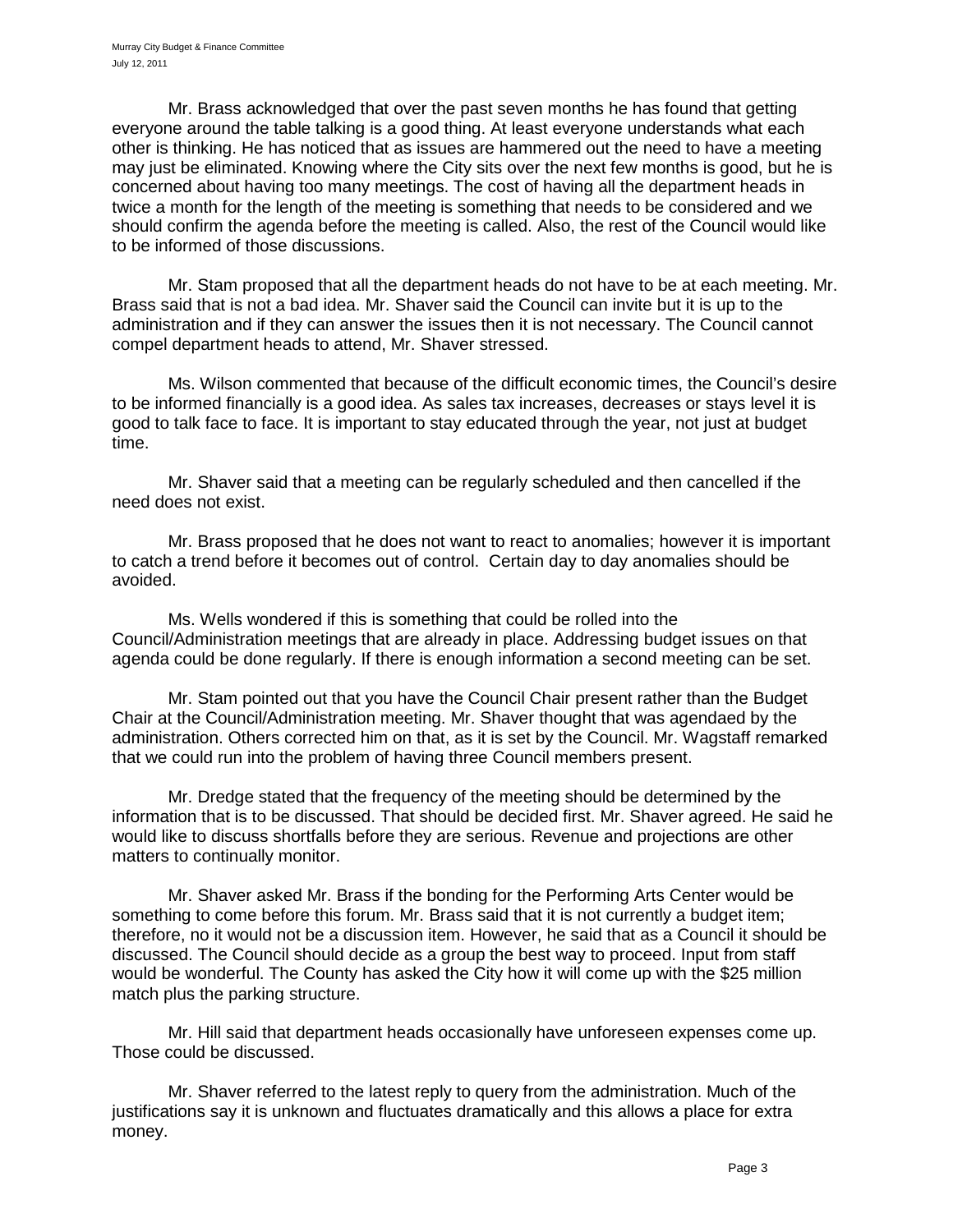Mr. Hill brought up the problems with the pavilions at Murray Park, as he has discussed with the administration and Mr. Stam. Some money needs to be spent and the issue becomes how much to spend now versus later in order to repair those structures. These are not budgeted because the information was not available at budget time.

Mr. Brass reported that if there were a roof failure when a pavilion was occupied, then there would be a really large unforeseen expense.

Mr. Shaver admitted that part of it is for his education. Learning the state statutes that govern and there are some that, according to Mr. Shaver, Murray is not meeting. He said the budget should have a projected three-year capital expenditure projection as part of the budget and the City does not have that. He said that literally is what it states. Those very issues, like the pavilions, would become a part of that. They need to be fixed and as part of the capital projects they would be expensed out and part of the process. Making those things happen will help us know where the City is headed.

To clarify for the record, Mr. Nakamura related that he is not sure the City is not in compliance with state statute. Murray has tried to comply with the intent of the law. If there is noncompliance then it can be discussed; however, he does not agree that Murray is not in compliance. The City has submitted the same budget year after year and state auditors watch very carefully. If there are glitches in the budget, they would let the City know. He does take issue with that statement. There could be some technical aspects that the City needs to do, but Murray has always been in compliance.

Secondly, Mr. Nakamura stated that the laws of open government insure that the City does not deal with issues that should come before the public in an open meeting. The performing arts center should be talked about in a duly agendaed meeting. Large substantive issues are part of public business and should be reserved for meetings that are on a Committee of the Whole or City Council agenda. There are specific details and expenses but the City owes it to the public to discuss it in an open meeting. We should be careful and the performing arts center is an issue that should be discussed in open meetings.

Mr. Shaver thanked Mr. Nakamura for the counsel and clarification.

## **Business Item #2 Budget Amendment Discussion**

Mr. Shaver said that he knows a budget amendment will be something to be looked at and how to do that is the issue for him. He understands that the City is just getting into reorganization and some time will be necessary before it is known where the money is going and how it is being spent. How quickly personnel will be replaced and how the budget is affected is one example. How the reorganization will affect the budget. He would like to review and set a pattern rather than making it hit or miss and set a time table as part of the budget discussion. He feels that late fall, September or October, would be the time to sit down with the administration and conduct an analysis. From that discussion a decision can be made as to whether or not the budget should be opened. At that time, it may be that the City can go forward another two months before making a decision. Setting something in place now will help the department heads in reporting to deal with budget issues. Specific issues do need to be reviewed at that time, for example, snow removal is not something to be concerned with in that time frame. Some specific issues need to be set as a review in that time frame.

Mr. Dredge said that one of the key issues is truly knowing where the City ends up with the retirements and replacements. How much money is freed up will be crucial.